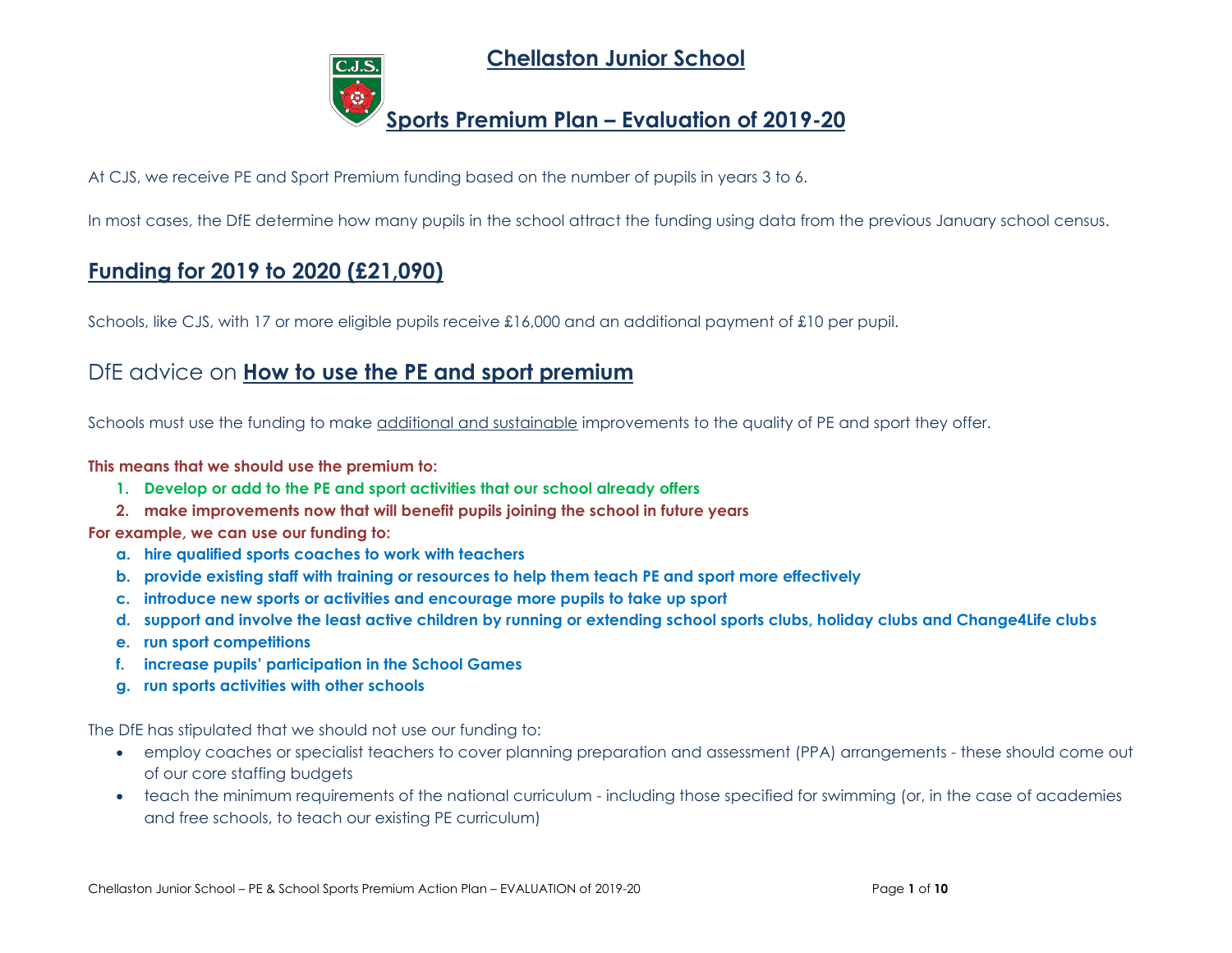# **Rationale behind CJS Sports Premium Funding:**

We have **5 key indicators** for our PE & Sport Premium Funding (you'll find action plans on the following pages):

- Key indicator 1: Engagement of all pupils in regular physical activity
- Key indicator 2: The profile of PE and sport being raised across the school as a tool for whole school improvement
- Key indicator 3: Increased confidence, knowledge and skills of all staff in teaching PE and Sport
- Key indicator 4: Broader experience of a range of sports and activities offered to all pupils.
- Key indicator 5: Increased participation in competitive sport.

#### In order to:

- Improve the quality of Teaching and Learning
- Increase the range of sporting activities on offer
- Increase participation in intra-school competitions (and activities with other schools)
- Encourage more pupils to take up sport (especially vulnerable pupils and those who are less active)
- Fund the Active Schools Programme
- Increase/improve resources

### **This will impact in the following ways**

- ➢ Improved staff knowledge and expertise leading to:
	- o Improved attendance
	- o Improved behaviour for learning
	- o Raised self-esteem
	- o Increased sense of community and belonging (i.e. being part of teams)
	- o Increase fitness, reduce obesity
	- o Improved progress and outcomes in reading, writing and maths

The school is allocating more that the £20,000 funding for 2019-20, overall, over the 5 key indicators

| Engagement in regular | Profile of PE & Sport | Confidence, Knowledge | Broader range of | Increased participate in |
|-----------------------|-----------------------|-----------------------|------------------|--------------------------|
| physical activity     |                       | & Skills              | experiences      | competitive sport        |
| £7470                 | むし                    | £1865                 | £0               | £2500                    |

Plus £1500 for our affiliation with Derby City SSP

### Total spending **£13335 (£7755 underspend due to COVID-19)**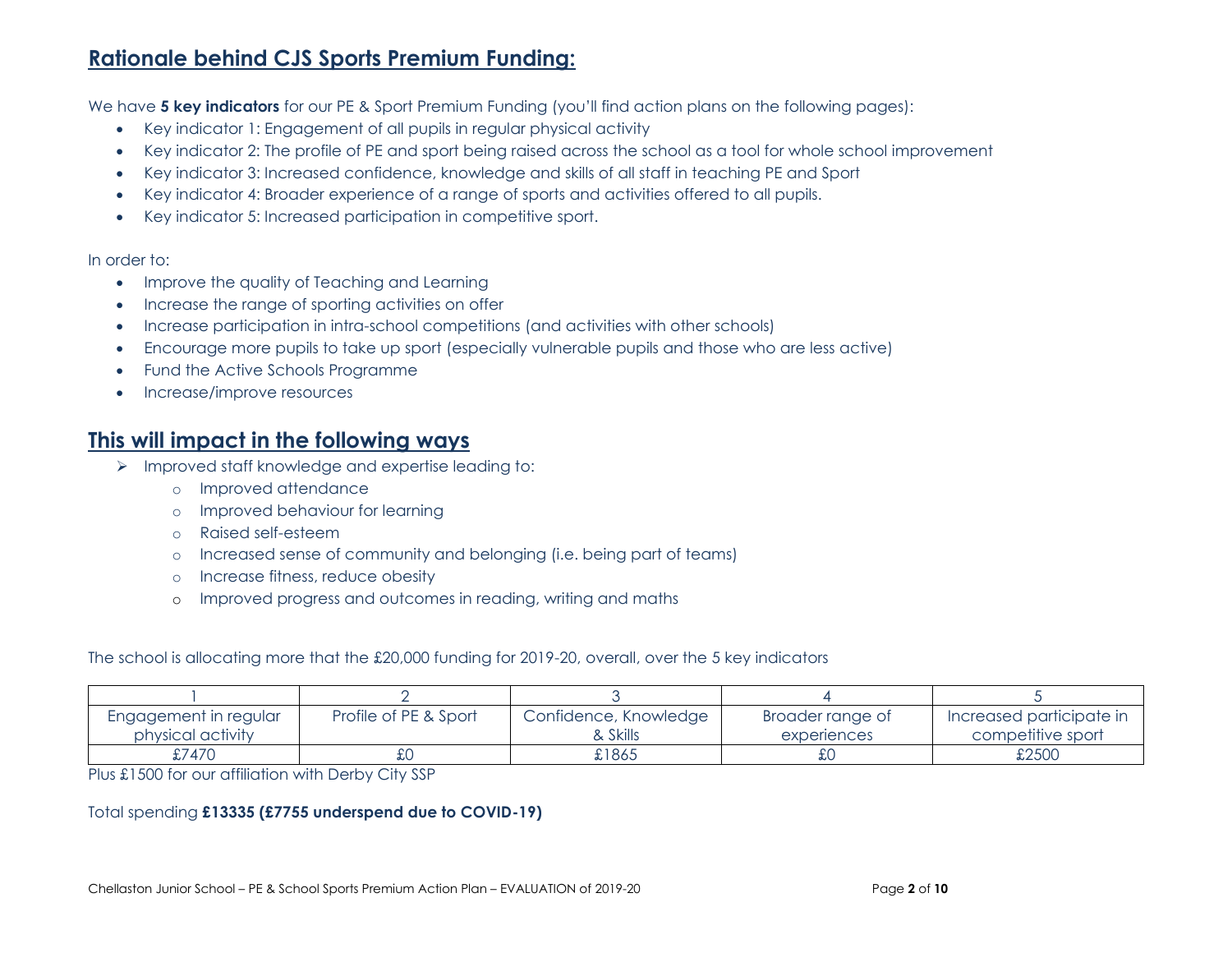

# **Chellaston Junior School PE and Sport Premium Action Plan | Date Updated: July 2020**

| Total fund allocated: £21,090<br>September 2019 - August 2020                                                      |                                                                                                                                                                                                                                                                                                                                                                                                                            |                                                         |                             |                                                                                                                                                                                                                                                                                                                                                                                                                               |                                                                                                                                                                                                                                            |  |  |
|--------------------------------------------------------------------------------------------------------------------|----------------------------------------------------------------------------------------------------------------------------------------------------------------------------------------------------------------------------------------------------------------------------------------------------------------------------------------------------------------------------------------------------------------------------|---------------------------------------------------------|-----------------------------|-------------------------------------------------------------------------------------------------------------------------------------------------------------------------------------------------------------------------------------------------------------------------------------------------------------------------------------------------------------------------------------------------------------------------------|--------------------------------------------------------------------------------------------------------------------------------------------------------------------------------------------------------------------------------------------|--|--|
|                                                                                                                    | Key indicator 1: Engagement of all pupils in regular physical activity                                                                                                                                                                                                                                                                                                                                                     |                                                         |                             | Percentage of total allocation: £7470 (35%)                                                                                                                                                                                                                                                                                                                                                                                   |                                                                                                                                                                                                                                            |  |  |
| School focus with<br>clarity on intended<br>impact on pupils:                                                      | Actions to achieve:                                                                                                                                                                                                                                                                                                                                                                                                        | Funding<br>allocated:                                   | Monitoring:                 | Evidence and impact:                                                                                                                                                                                                                                                                                                                                                                                                          | Sustainability and suggested<br>next steps:                                                                                                                                                                                                |  |  |
| <b>Active schools</b><br>programme                                                                                 | -Increase the amount of daily physical<br>activity children do in a day.<br>-To embed physical activity in the culture<br>of our school.<br>- Engage with pupils who aren't<br>particularly sporty and either currently<br>overweight or at risk of becoming so.<br>-Support the engagement of parents.<br>-Assess the difference that physical activity<br>levels have on our pupils fitness and<br>physical development. | Funded by<br>the<br>government<br>£1500                 | <b>BMC</b>                  | Reports from results of assessments taken<br>by the DCCT Heath team have been<br>forwarded onto us and shared with staff.<br>BMc and JG are aiming to target all<br>children highlighted as overweight/poor<br>fitness to take onto more festivals and<br>competitions etc<br>Targeted children are taking part in a<br>lunch club "Rammie healthy hero's" and<br>will be doing some family classes to<br>support parents etc | As a school we could<br>continue to do the<br>physical assessments for<br>each year group year on<br>year. Producing data to<br>show whether children's<br>physical fitness is<br>improving.                                               |  |  |
| Increase<br>participation by<br>providing school PE<br>kit for those who do<br>not have their PE kit<br>in school. | - Provide enough spare kits in various sizes<br>in school.<br>- Sue or JW to wash kits at the end of each<br>term.<br>- KD to monitor the sizes and kit that is<br>running low at the end of each term.<br>- KD to inform BMc or JG to order more kit<br>when needed using funding.                                                                                                                                        | £500                                                    | <b>BMc and JG</b>           | - KD to keep a record of all the children<br>that borrow spare kit and teaching staff to<br>note any children that could not take part<br>at all.<br>-All staff and KD have been given record<br>sheets (Autumn term).<br>-KD to work along side with NB to order t-<br>shirts, trainers etc to replenish kits.                                                                                                               | - Continually update spare<br>kit cupboard.                                                                                                                                                                                                |  |  |
| <b>Extend lunchtime</b><br>provision of activities<br>with external<br>providers and<br>experts.                   | - Target year groups with less opportunity<br>(Y4/3) with Soccerstars.<br>-Mini leaders activities for all year 3 chn<br>across the week.                                                                                                                                                                                                                                                                                  | £6970<br>(including<br>breakfast<br>club)<br><b>NIL</b> | <b>BMc/JG</b><br><b>BMc</b> | - Rotas for classes in the week. Monitored<br>by Midday staff.<br>- BMc to monitor, rota up on PE board.<br>Photos taken each term.                                                                                                                                                                                                                                                                                           | - Where budget available<br>continue to provide.<br>- BMc to train up year<br>volunteers each Autumn<br>term. Replenish equipment<br>used by chn. Promote<br>success of leaders in<br>assemblies and award<br>with certificates at the end |  |  |
|                                                                                                                    | - Lunchtime play equipment to be<br>extended and replenished to keep chn<br>active at lunchtime.                                                                                                                                                                                                                                                                                                                           | £400                                                    | <b>JW</b>                   | - Receipt of order. BMc and JW to monitor<br>what is actually being used regularly at<br>Lunch. JW monitor rotation of activities.<br>-JS to inform the Middays of the money<br>allocation they have to spend on<br>equipment.<br>-Reciept of order. Photo graphs of being<br>used.                                                                                                                                           | of the year.<br>- Where budget available<br>continue to extend and<br>replenish equipment.<br>-Depending on success<br>timetable year groups<br>time to use.                                                                               |  |  |
| <b>Extend and all OSHL</b><br>to raise the amount<br>of pupils<br>participating further.                           | -Increase the number of clubs offered in<br>comparison to previous year.<br>-Run clubs linked to festivals and<br>competitions run by Derby SSP.                                                                                                                                                                                                                                                                           | £ NIL                                                   | JG/BMc                      | <b>Make use of Children centre at lunch</b><br>times to run Yoga club and fitness club.<br><b>Basketball club was going to happen in</b><br>the summer term and Yoga but Covid<br>stopped this from commencing.<br>-Trial club sessions registers: Basketball,<br>table tennis, footgolf, sitting volleyball,<br>futsal, benchball, gymnastics.                                                                               | -Encourage more staff to<br>run clubs with support.<br>-From trial sessions<br>continue clubs which were<br>popular with chn.                                                                                                              |  |  |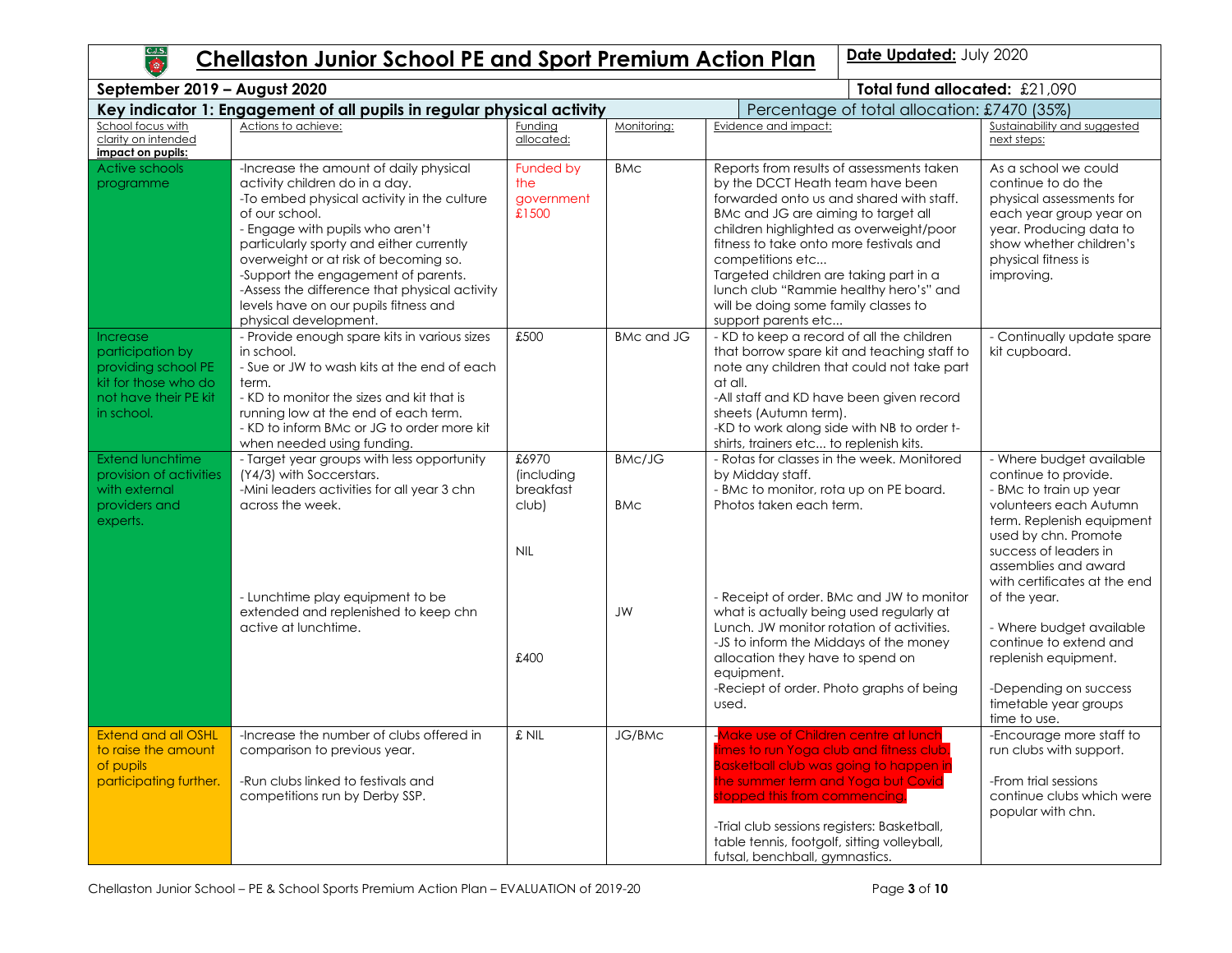

## **Chellaston Junior School PE and Sport Premium Action Plan | Date Updated: July 2020**

| September 2019 - August 2020                                                                                    |                                                                                                                                                                         | Total fund allocated: £21,090 |             |                                                                                                                                                   |                                             |                                                                                                                                                   |  |
|-----------------------------------------------------------------------------------------------------------------|-------------------------------------------------------------------------------------------------------------------------------------------------------------------------|-------------------------------|-------------|---------------------------------------------------------------------------------------------------------------------------------------------------|---------------------------------------------|---------------------------------------------------------------------------------------------------------------------------------------------------|--|
|                                                                                                                 | Key indicator 1: Engagement of all pupils in regular physical activity                                                                                                  |                               |             |                                                                                                                                                   | Percentage of total allocation: £7470 (35%) |                                                                                                                                                   |  |
| School focus with<br>clarity on intended<br>impact on pupils:                                                   | Actions to achieve:                                                                                                                                                     | <b>Funding</b><br>allocated:  | Monitoring: | Evidence and impact:                                                                                                                              |                                             | Sustainability and suggested<br>next steps:                                                                                                       |  |
| Chn to be more<br>physically active<br>during the school<br>day.                                                | -Teachers to use ideas/training given at<br>the staff meeting run by DCCT active<br>schools on 23.10.19<br>Aiming to have at least one active lesson<br>within the day. | <b>NIL</b>                    | All Staff   | -Observations from learning walks. Photos<br>taken by staff to put on the PE board or on<br>Twitter.<br>-Timetables of physical activity within a |                                             | -Share ideas in staff<br>meetings termly and any<br>new websites/resources.<br>-Up the aim to 2 active<br>lessons in a day the<br>following year. |  |
|                                                                                                                 | -All teachers to use DPA record sheet to<br>capture increase of Physical activity from<br>Wk Beginning 24.2.20                                                          | <b>NIL</b>                    | BMc and JG  | week for all classes.                                                                                                                             |                                             |                                                                                                                                                   |  |
| Continue to<br>promote the daily                                                                                | -Share with new staff Daily mile video and<br>info.                                                                                                                     | <b>NIL</b>                    | <b>BMC</b>  | - All pupils involved get an additional 20<br>minutes of exercise once a week.                                                                    |                                             | - To get firmly embedded<br>within the school day.                                                                                                |  |
| mile to get all pupils<br>undertaking 15<br>minutes of<br>additional activity in<br>the week.                   | -Autumn 2 Launch a whole school class<br>competition "Race to Lapland"                                                                                                  | <b>NIL</b>                    | <b>BMC</b>  |                                                                                                                                                   |                                             |                                                                                                                                                   |  |
| To promote physical<br>activity and healthy<br>life style to children<br>who are over weight<br>or becoming so. | -DCCT will be running "Rammie's Healthy<br>hero club" for $6-8$ weeks. From $12:10-$<br>12:40pm                                                                         | <b>NIL</b>                    | <b>BMC</b>  | - Chn to be re-measured and assessed on<br>physical fitness and BMI at the end of the<br>year and compare it to previous years<br>measurements.   |                                             | -To continue this club with<br>Mid Day supervisors in<br>future years.                                                                            |  |
| WIDER IMPACT AS A RESILIT OF AROVE.                                                                             |                                                                                                                                                                         |                               |             |                                                                                                                                                   |                                             |                                                                                                                                                   |  |

**WIDER IMPACT AS A RESULT OF ABOVE:**

√ All children are able to take part in PE and Games lessons except for unavoidable medical reasons.

√ Children's voices are heard and clubs of interested offered, possibly increasing the uptake of clubs.

√Children's physical activity levels will increase across the week in comparison to previous years.

√Develop pupils leadership skills. Confident Sports leaders will immerge and begin their journey of becoming a future sports leader.

√Increased pupil's knowledge and understanding of the importance of physical activity and healthy eating for their health and wellbeing.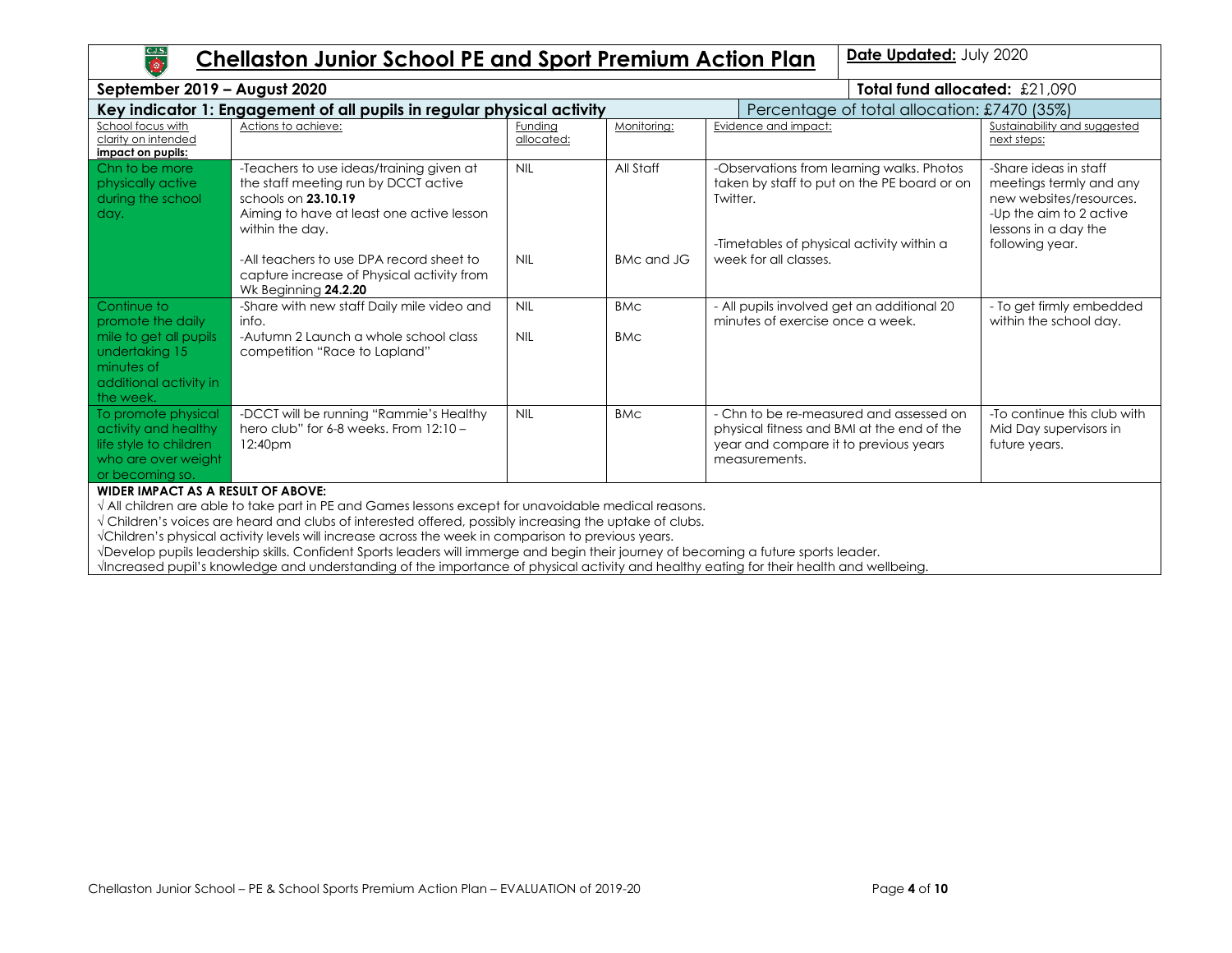| C.J.S.<br>TOP                                                                                                                                               | Date Updated: July 2020<br><b>Chellaston Junior School PE and Sport Premium Action Plan</b>                                                                                                                                                                                                                                                                         |                       |                           |                                                                                                                                                                                                                   |                                                                                                                                                                                                                                                                                                  |  |  |  |
|-------------------------------------------------------------------------------------------------------------------------------------------------------------|---------------------------------------------------------------------------------------------------------------------------------------------------------------------------------------------------------------------------------------------------------------------------------------------------------------------------------------------------------------------|-----------------------|---------------------------|-------------------------------------------------------------------------------------------------------------------------------------------------------------------------------------------------------------------|--------------------------------------------------------------------------------------------------------------------------------------------------------------------------------------------------------------------------------------------------------------------------------------------------|--|--|--|
|                                                                                                                                                             | Total fund allocated: £21,090<br>September 2019 - August 2020                                                                                                                                                                                                                                                                                                       |                       |                           |                                                                                                                                                                                                                   |                                                                                                                                                                                                                                                                                                  |  |  |  |
| whole school improvement                                                                                                                                    | Key indicator 2: The profile of PE and sport being raised across the school as a tool for                                                                                                                                                                                                                                                                           |                       |                           |                                                                                                                                                                                                                   | Percentage of total allocation: £0 (0%)                                                                                                                                                                                                                                                          |  |  |  |
| School focus with clarity on<br>intended<br>impact on pupils:                                                                                               | Actions to achieve:                                                                                                                                                                                                                                                                                                                                                 | Funding<br>allocated: | Monitoring:               | Evidence and impact:                                                                                                                                                                                              | Sustainability and suggested next<br>steps:                                                                                                                                                                                                                                                      |  |  |  |
| Promote the Legacy of<br>2012 and 2016 to inspire<br>pupils to be active and<br>achieve.                                                                    | -Regular school assemblies to focus on<br>the Olympic/Paralympic themes or<br>current sporting events to inspire pupils to<br>be active and achieve (at least one per<br>half term)<br>-Continue to liase with SSP about<br>city/district events which can used in<br>assemblies                                                                                    | <b>NIL</b>            | JG/BMcG/MF<br>and SLT     | -Assembly rotas<br>-Assembly board (photos)                                                                                                                                                                       | -SLT has seen the benefits of<br>the raised profile and is<br>committed to funding these<br>areas if the Primary PE and<br>Sport Premium is discontinued.<br>-Staff to seek further 'local<br>heroes' and experts to raise<br>the profile of PE/Sport for<br>assemblies, activities and<br>clubs |  |  |  |
| Large PE/Sports display<br>added outside Bakewell<br>class to raise profile with<br>pupils, designed to be<br>interactive and engaging.                     | -Continue to update regularly and sign-<br>post pupils to extra-curricular activities<br>inside and outside of school.<br>-Continue to update with photos to<br>celebrate successes and inspire further<br>pupils.                                                                                                                                                  | <b>NIL</b>            | JG                        | -Leaflets/fliers being used for<br>children if not already sent<br>home with them.<br>-Photograph of Working PE<br>display.                                                                                       | -Regularly update display<br>board with photos and leaflets<br>to inspire and motivate                                                                                                                                                                                                           |  |  |  |
| Use of social media<br>(Twitter) and CJS's Weekly<br><b>Bulletin to celebrate</b><br>success and sign-post<br>clubs to encourage<br>increased participation | -Regularly update Twitter with events that<br>are entered<br>-Re-tweets of Derby City SSP's promoting<br>of events<br>-Re-tweets of events/competitions/clubs<br>which are taking place in the local area<br>-Event leaders to write up short summary<br>of activity (with photos if consent is given)<br>and forward to office staff for Weekly<br><b>Bulletin</b> | NIL                   | JG/BMcG/Eve<br>nt leaders | -Number of 'followers' has<br>increased dramatically (both<br>with parents, local clubs and<br>businesses)<br>-Pupils proud to read write-ups<br>and see photos in<br>print/electronically in weekly<br>bulletin. | -Continue to promote recent<br>and upcoming events and<br>clubs via social media (re-<br>tweets) and the bulletin<br>-Continue to use social media<br>to make further links with the<br>wider community                                                                                          |  |  |  |
| Participation and success<br>celebrated in weekly<br>assemblies to inspire and<br>motivate others                                                           | -Hand out certificates from events<br>organised by SSP and other agencies<br>-Celebrate successes of children where<br>achievements have been made in clubs<br>or activities outside of school                                                                                                                                                                      | <b>NIL</b>            | MF/SLT                    | -Event leaders to fill in<br>certificates to be handed out<br>weekly<br>-Increase in children bringing<br>in medals/cups/trophies as<br>they see others being<br>successful                                       | -Continue to encourage and<br>promote successes inside and<br>outside of school                                                                                                                                                                                                                  |  |  |  |
| <b>WIDER IMPACT AS A RESULT OF ABOVE:</b>                                                                                                                   | VPupils are very proud to be involved in assemblies/photos on the notice board etc which is impacting on confidence and self esteem.                                                                                                                                                                                                                                |                       |                           |                                                                                                                                                                                                                   |                                                                                                                                                                                                                                                                                                  |  |  |  |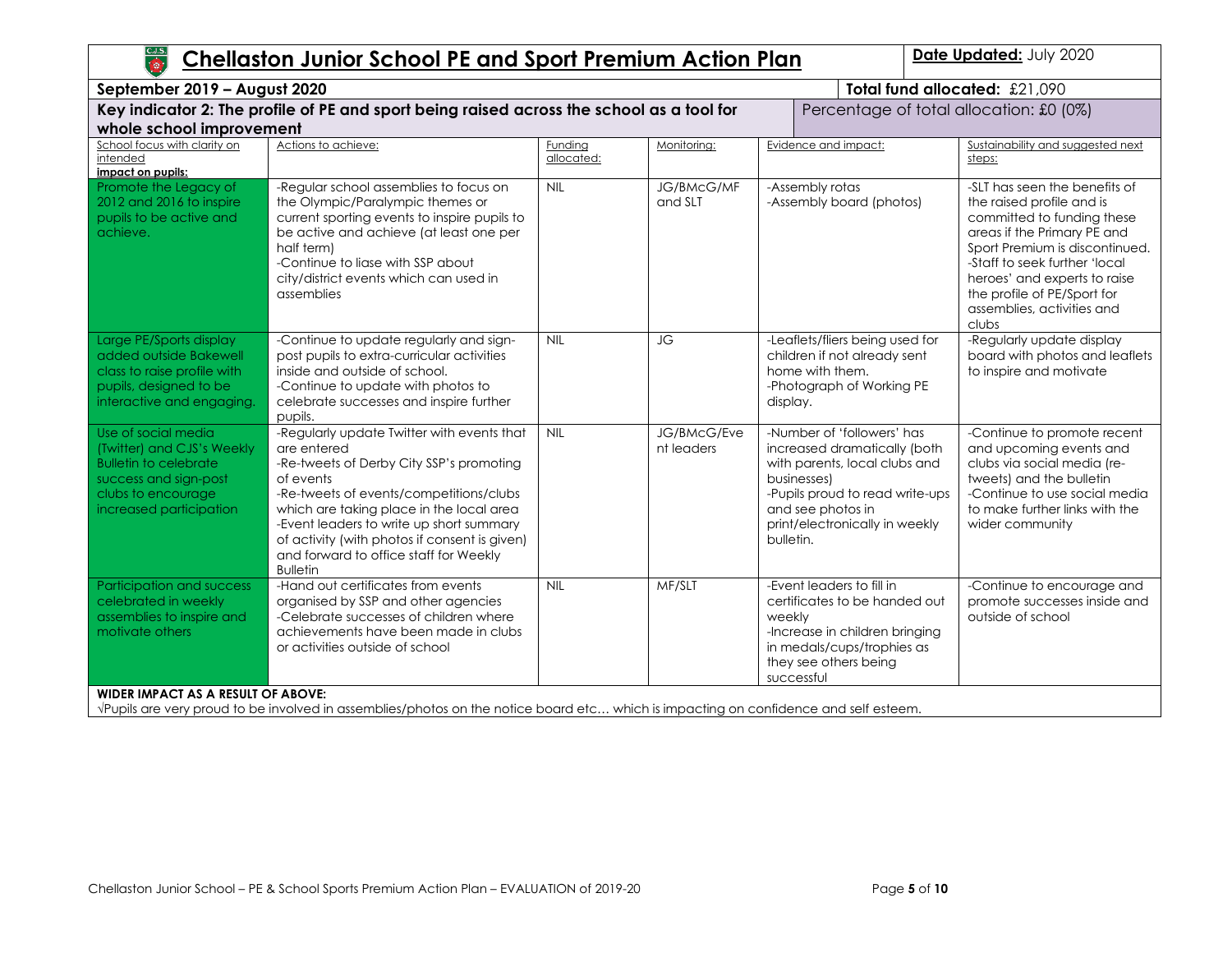| C.J.S.<br>Date Updated: July 2020<br><b>Chellaston Junior School PE and Sport Premium Action Plan</b><br>$\overline{\bullet}$                                                                                                                                            |                                                                                                                                                                                                                                                                             |                                                                                  |                |                                                                                                                                                                                                                                                                     |                                                                                                                                                                                             |                                                                                                                                                     |  |                                                  |
|--------------------------------------------------------------------------------------------------------------------------------------------------------------------------------------------------------------------------------------------------------------------------|-----------------------------------------------------------------------------------------------------------------------------------------------------------------------------------------------------------------------------------------------------------------------------|----------------------------------------------------------------------------------|----------------|---------------------------------------------------------------------------------------------------------------------------------------------------------------------------------------------------------------------------------------------------------------------|---------------------------------------------------------------------------------------------------------------------------------------------------------------------------------------------|-----------------------------------------------------------------------------------------------------------------------------------------------------|--|--------------------------------------------------|
| Total fund allocated: £21,090<br>September 2019 - August 2020                                                                                                                                                                                                            |                                                                                                                                                                                                                                                                             |                                                                                  |                |                                                                                                                                                                                                                                                                     |                                                                                                                                                                                             |                                                                                                                                                     |  |                                                  |
| Key indicator 3: Increased confidence, knowledge and skills of all staff in teaching PE and Sport<br>Percentage of total allocation: £1865<br>$(9\%)$                                                                                                                    |                                                                                                                                                                                                                                                                             |                                                                                  |                |                                                                                                                                                                                                                                                                     |                                                                                                                                                                                             |                                                                                                                                                     |  |                                                  |
| School focus with clarity on intended<br>impact on pupils:                                                                                                                                                                                                               | Actions to achieve:                                                                                                                                                                                                                                                         | Funding allocated:                                                               | Monitoring:    |                                                                                                                                                                                                                                                                     | Evidence and impact:                                                                                                                                                                        | Sustainability and suggested next<br>steps:                                                                                                         |  |                                                  |
| Develop teacher skills through<br>training CPD and coaching (SSP<br>mentoring)<br>In order to improve progress and<br>achievement of all pupils the focus is<br>on up-skilling the staff will undertake<br>the afPE accredited courses and<br>disseminate to other staff | -Progression map has been updated,<br>distributed and shared with all staff<br>so they are aware of the skill<br>progression from year to year.<br>-Introduce new assessments and<br>identify what an expected skilled<br>child should be look like. Staff<br>meeting time. |                                                                                  | <b>JG/BMcG</b> |                                                                                                                                                                                                                                                                     | This didn't happen due to<br>staff changes at Derby<br>SSP and then Covid 19                                                                                                                | -CJS staff to hold staff meeting<br>to discuss good practice and<br>benefits of mentoring sessions                                                  |  |                                                  |
| Develop teacher skills through<br>training CPD and coaching (other<br>agencies)                                                                                                                                                                                          | Experts in basketball and cricket to<br>visit to deliver sessions so teaching<br>staff can improve knowledge, skills<br>and confidence when teaching<br>these sports<br>-JG/BMcG to book sessions                                                                           | £910 Basketball<br>(Stedroy Baker)<br>£610<br>Cricket<br><b>Chance to Shine)</b> | JG/BMcG        | cricket                                                                                                                                                                                                                                                             | -Visits from experts have<br>provided teaching staff<br>with further knowledge<br>and ideas on how to<br>deliver basketball and                                                             | -Staff to feedback on sessions<br>and their effectiveness in<br>improving their own CPD and<br>skills (decide whether to use<br>next year)          |  |                                                  |
| Develop Teacher Skills Through<br><b>Training CPD And Coaching (ASA</b><br><b>Swimming Course)</b>                                                                                                                                                                       | -2 members of staff to complete<br>swimming training delivered by ASA<br>to develop confidence, skills and<br>knowledge. On 9.10.19 and 16.10.19<br>-The new member of year 4 may<br>need to be booked onto the<br>swimming course.                                         | £55<br>(one candidate<br>free through Derby<br>SSP)<br>£400<br>(Cover)           | <b>BMcG</b>    | certificate<br>swimming<br>COVID 19.                                                                                                                                                                                                                                | -Course completion<br>-Increased understanding<br>of current standards of<br>The new year 4 teacher<br>completed half the<br>course. The second part<br>was paused due to                   | JS and RP to feedback to Y4<br>members of staff good<br>practice in swimming sessions<br>and any valuable info given<br>out at sessions.            |  |                                                  |
| PE Learning Walks to celebrate good<br>practice and identify areas for<br>development                                                                                                                                                                                    | -JG/BMcG to observe and support<br>staff in the delivery of PE/Games<br>lessons<br>-JG/BMcG to ensure progression<br>maps and skills are being taught in<br>relevant year groups. This can be<br>completed via pupil interviews.                                            | £500                                                                             | <b>JG/BMcG</b> | to develop                                                                                                                                                                                                                                                          | -All year groups to have<br>feedback on quality of<br>teaching and learning in<br>PE and all clear on ways<br>This was due to be done<br>during the summer term<br>and didn't happen due to | -Areas that are identified for<br>improvement can be<br>included into future action<br>plan<br>-Staff to celebrate good<br>practice and share ideas |  |                                                  |
| <b>Twilight session to share ideas from</b><br>Level 6 PE Co-coordinator course<br>(gymnastics focus)                                                                                                                                                                    | -BMcG to deliver twilight session<br>suited to the needs of the school and<br>the staff.                                                                                                                                                                                    | <b>NIL</b>                                                                       | <b>BMcG</b>    | COVID 19.<br>-Insight into current good<br>practice<br>-Showcase resources<br>available<br>-Able to identify good to<br>outstanding practice and<br>criteria required<br>This was due to be done<br>during the summer term<br>and didn't happen due to<br>COVID 19. |                                                                                                                                                                                             |                                                                                                                                                     |  | -Staff to act upon and use<br>within own lessons |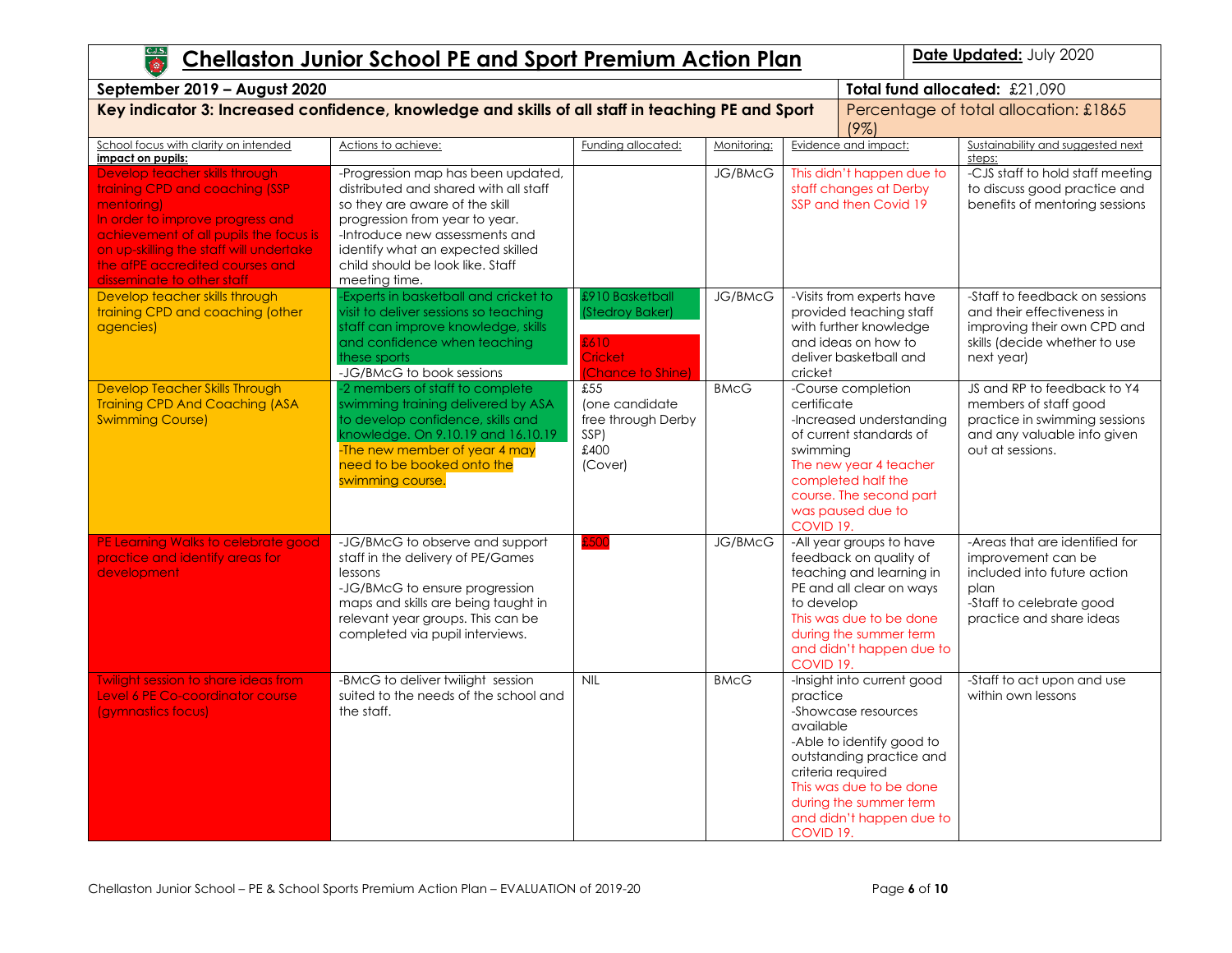| $rac{C.J.S.}{\left(\frac{1}{\sqrt{2}}\right)}$<br>Date Updated: July 2020<br><b>Chellaston Junior School PE and Sport Premium Action Plan</b>                                                                                                                                                                                                             |                                                                                                                                                                                               |                                                                                                                 |                                     |                                                                                                                                                                                                                |  |                                                                                                                                                           |  |  |
|-----------------------------------------------------------------------------------------------------------------------------------------------------------------------------------------------------------------------------------------------------------------------------------------------------------------------------------------------------------|-----------------------------------------------------------------------------------------------------------------------------------------------------------------------------------------------|-----------------------------------------------------------------------------------------------------------------|-------------------------------------|----------------------------------------------------------------------------------------------------------------------------------------------------------------------------------------------------------------|--|-----------------------------------------------------------------------------------------------------------------------------------------------------------|--|--|
| September 2019 - August 2020                                                                                                                                                                                                                                                                                                                              |                                                                                                                                                                                               |                                                                                                                 |                                     |                                                                                                                                                                                                                |  | Total fund allocated: $£21.090$                                                                                                                           |  |  |
| Key indicator 3: Increased confidence, knowledge and skills of all staff in teaching PE and Sport<br>Percentage of total allocation: £1865<br>19%)                                                                                                                                                                                                        |                                                                                                                                                                                               |                                                                                                                 |                                     |                                                                                                                                                                                                                |  |                                                                                                                                                           |  |  |
| Extend and replenish resources.                                                                                                                                                                                                                                                                                                                           | - Teachers to inform JG/BMcG of<br>damaged resources or resources<br>that need replacing.<br>-Sports Council to assist JG with this.                                                          | £1000<br>£500 spent<br>£500 unspent                                                                             | BMc/JG<br>And<br>Sports<br>council. | -All chn are able to<br>participate and take part<br>in a lesson and keep<br>active.<br>The resources were not<br>replenished in the summer<br>term due to COVID 19.<br>This can be completed in<br>September. |  | -Give jobs to Sports council<br>and year 6 to monitor the<br>equipment and look after it<br>e.g. pumping balls.<br>- Do Termly inspections and<br>audits. |  |  |
| Time out of the classroom to carry<br>out audits, update action plan,<br>survey etc                                                                                                                                                                                                                                                                       | - JG and BMc to have time out of the<br>classroom each week to carry out<br>duties.                                                                                                           | £3500                                                                                                           | BMC/JG                              | - Action Plan will be<br>monitored carefully and<br>kept up to date.<br>-All planned actions<br>should be carried out.                                                                                         |  |                                                                                                                                                           |  |  |
| <b>WIDER IMPACT AS A RESULT OF ABOVE:</b><br>VIncrease knowledge, confidence and skills of all teaching staff.<br>$\mathbf{r} = \mathbf{r}$ , and the contract of the contract of the contract of the contract of the contract of the contract of the contract of the contract of the contract of the contract of the contract of the contract of the con | VGain new ideas to support the development of Sport, Physical Activity and Health.<br>$\sqrt{2}$ / $\sqrt{2}$ are the quality of PE, sport and physical activity provision across the school. | the contract of the contract of the contract of the contract of the contract of the contract of the contract of |                                     |                                                                                                                                                                                                                |  |                                                                                                                                                           |  |  |

√Ensures staff are aware of progression maps to build on prior learning and that new skills are being taught in each year group.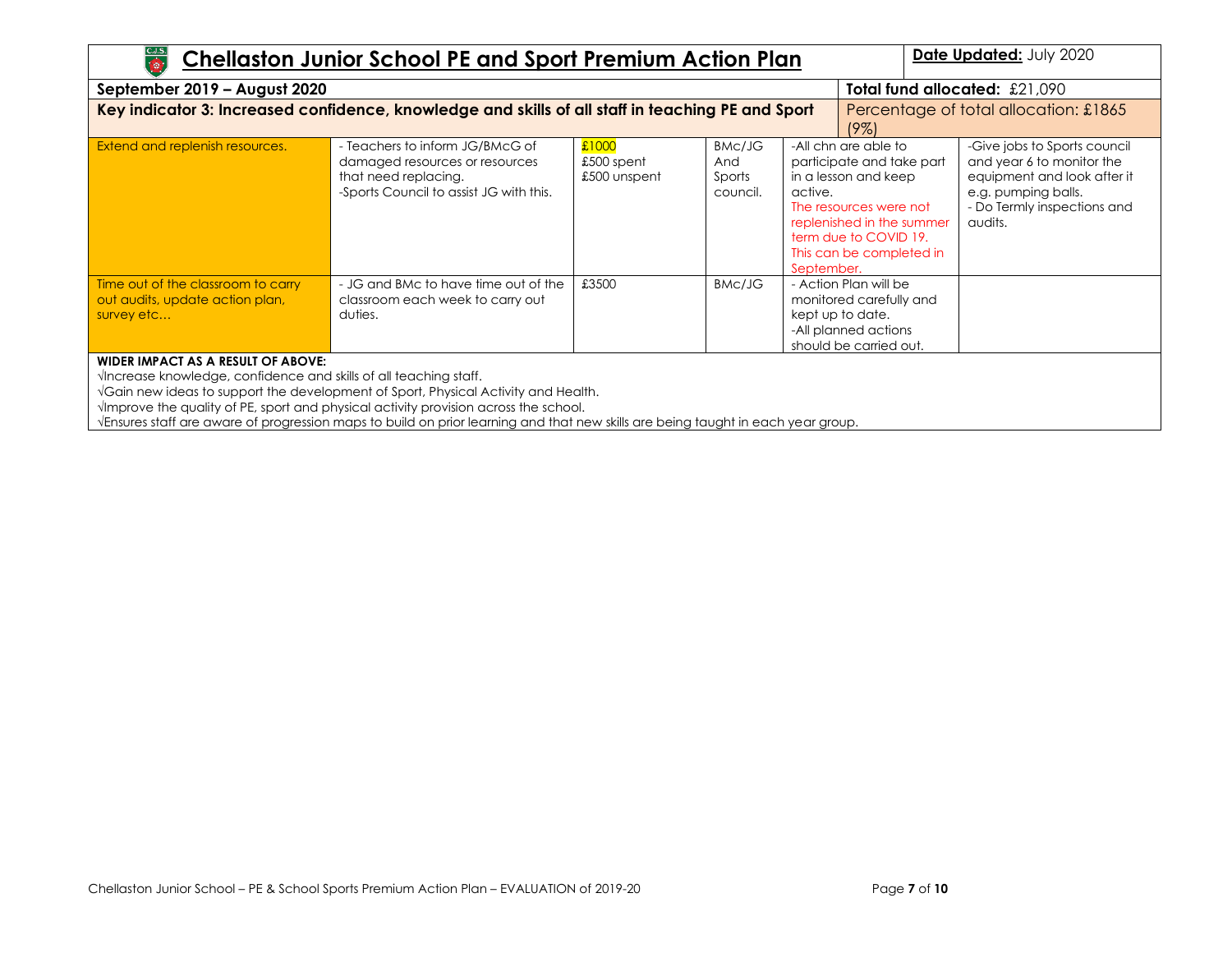| C.J.S.<br><b>Chellaston Junior School PE and Sport Premium Action Plan</b>                                                                                                           | Date Updated: July 2020                                                                                                                                                                                                                                      |                                                          |                                                   |                                                                                                                                                                                                                                                                                                                                                                                                         |  |                                                                                                                                                                                              |
|--------------------------------------------------------------------------------------------------------------------------------------------------------------------------------------|--------------------------------------------------------------------------------------------------------------------------------------------------------------------------------------------------------------------------------------------------------------|----------------------------------------------------------|---------------------------------------------------|---------------------------------------------------------------------------------------------------------------------------------------------------------------------------------------------------------------------------------------------------------------------------------------------------------------------------------------------------------------------------------------------------------|--|----------------------------------------------------------------------------------------------------------------------------------------------------------------------------------------------|
| September 2019 - August 2020                                                                                                                                                         |                                                                                                                                                                                                                                                              | Total fund allocated: £21,090                            |                                                   |                                                                                                                                                                                                                                                                                                                                                                                                         |  |                                                                                                                                                                                              |
|                                                                                                                                                                                      | Key indicator 4: Broader experience of a range of sports and activities offered to all pupils.                                                                                                                                                               |                                                          |                                                   |                                                                                                                                                                                                                                                                                                                                                                                                         |  | Percentage of total allocation: £0 (0%)                                                                                                                                                      |
| School focus with clarity on<br>intended impact on pupils:                                                                                                                           | Actions to achieve:                                                                                                                                                                                                                                          | Funding<br>allocated:                                    | Monitoring:                                       | Evidence and impact:                                                                                                                                                                                                                                                                                                                                                                                    |  | Sustainability and suggested next<br>steps:                                                                                                                                                  |
| Increase opportunities of<br>attempting different sports<br>in Year 6.                                                                                                               | -Plan and timetable an Activity day<br>for Year 6 to take part in activities<br>like climbing, caving, archery etc<br>Every child should get the chance<br>to take part in x 2 activities.                                                                   | £100                                                     | <b>BMcG</b><br>Book and<br>organise<br>timetable. | - Y6 children are offered a broader<br>range of sports and activities.<br>This was due to be done during the<br>summer term and didn't happen<br>due to COVID 19.                                                                                                                                                                                                                                       |  | -Sign-post children to<br>opportunities made available<br>to them during activity day.<br>-Re-book favoured activities<br>for following year.                                                |
| Increase opportunities of<br>attempting different sports<br>across the school.                                                                                                       | -Premier Sports to offer enrichment<br>activities such as archery, fencing,<br>handball lacrosse and tchoukball.                                                                                                                                             | £1000                                                    | <b>BMcG</b><br>Book and<br>organise<br>timetable. | - Y3/4/5 children are offered a<br>broader range of sports and<br>activities.<br>This was due to be done during the<br>summer term and didn't happen<br>due to COVID 19.                                                                                                                                                                                                                                |  | -Find links to existing clubs for<br>children who want to take it<br>UD.<br>-Regular leaflets/fliers<br>delivered to classes which are<br>shared on<br>noticeboard/entrance/social<br>media. |
| Continue to enter new.<br>unusual and/or different<br>sports events offered by<br>SSP.                                                                                               | -JG to book events and share with<br>staff. As many chn as possible to<br>access events offered.                                                                                                                                                             | (larger<br>transport costs'                              | JG to book<br>and share.                          | -JG to monitor and share good<br>practice with other staff members.                                                                                                                                                                                                                                                                                                                                     |  | -JG and staff to share events<br>which are successful and<br>motivating for chn.                                                                                                             |
| Develop chn cycling skills<br>and road awareness<br>through the Bikeability<br>award.                                                                                                | - Year 6 chn to complete the<br><b>BikeAbility course.</b>                                                                                                                                                                                                   | Course is city<br>funded<br><b>Hire of bikes</b><br>E100 | JG to book<br>and plan.                           | - Chn that participate will get a<br>certificate and will have<br>completed a consent form.<br>- All chn who participate will be<br>equipped with knowledge of road<br>safety. It should promote a healthy<br>choice of travelling to school.<br>- Chn will be physically active for 2<br>hours of that day.<br>This was due to be done during the<br>summer term and didn't happen<br>due to COVID 19. |  | - Continue to do as is city<br>funded.<br>- After completion of course<br>Year 6 to push cycling to<br>school each day if safely<br>possible.                                                |
| Increase opportunities of<br>outside curriculum in order<br>to get more pupils<br>involved, particularly on<br>those who do not take up<br>additional PE and Sport<br>opportunities. | -Ask staff if anyone would like to run<br>new clubs e.g. table tennis, fitness<br>class, yoga.<br>-Target chn highlighted on the<br>Active schools baselines.                                                                                                | Nil                                                      |                                                   | -Sports Council to conduct survey<br>of favoured activities/sports<br>-Sports Council to keep a record of<br>children who have taken part to<br>target less active particiapants                                                                                                                                                                                                                        |  | - School is not dependent on<br>"experts" coming in to teach<br>PE and Sports as staff are<br>running clubs.                                                                                 |
| <b>WIDER IMPACT AS A RESULT OF ABOVE:</b>                                                                                                                                            | VAn increase of children participating in competitions and festivals in comparison to last year.<br>VAII children given the opportunity to try new sports inside and outside of school.<br>√Children develop a lifelong love of exercise and healthy living. |                                                          |                                                   |                                                                                                                                                                                                                                                                                                                                                                                                         |  |                                                                                                                                                                                              |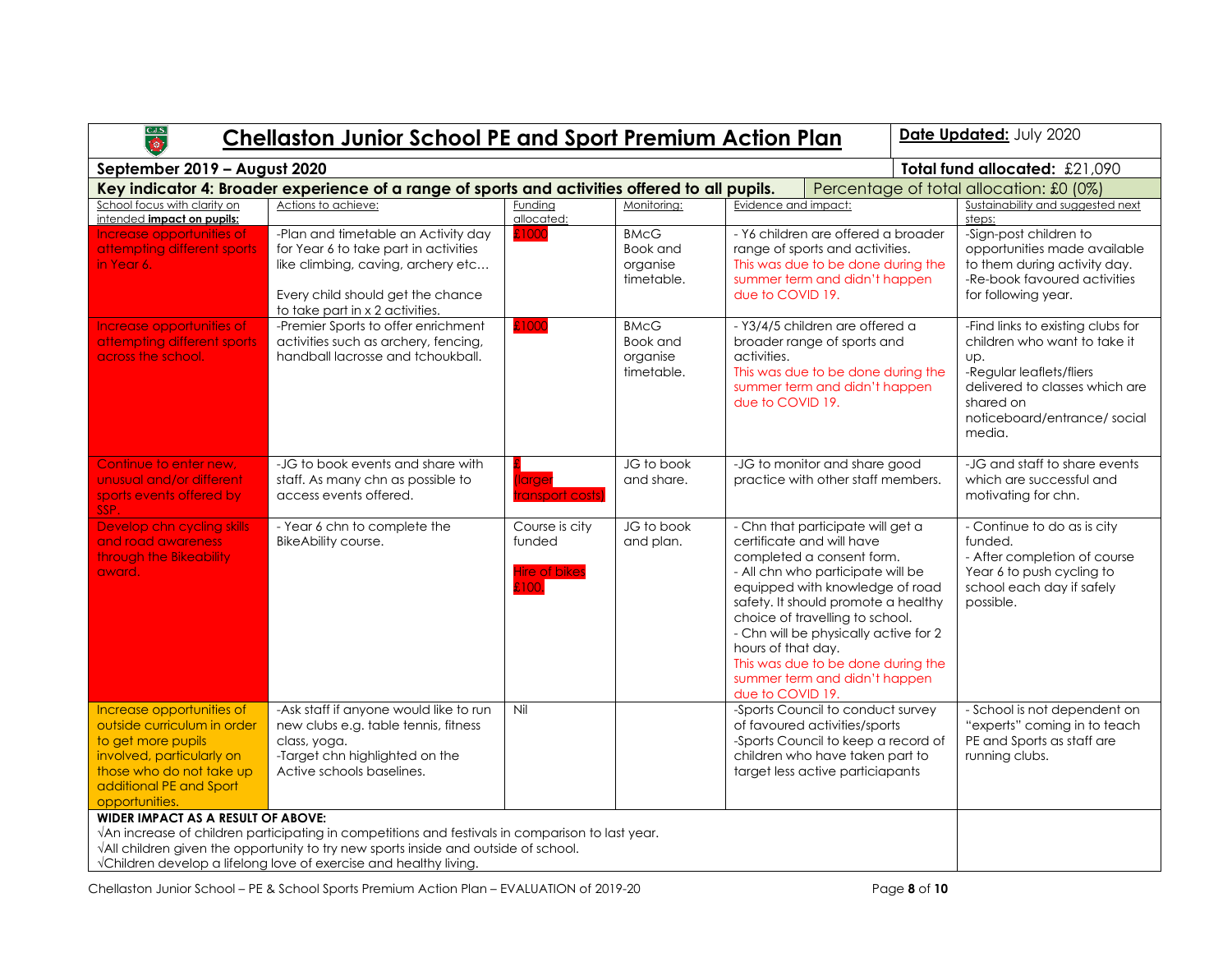# **Chellaston Junior School PE and Sport Premium Action Plan | Date Updated: July 2020**

| September 2018 - August 2019                                              |                                                                                                                                                                                                                                                                                                                                                                                                                                                                    | Total fund allocated: £21090         |                                |                                                                                                                                                                                                                                                                                                                                                               |                                                                                                                                                                                |
|---------------------------------------------------------------------------|--------------------------------------------------------------------------------------------------------------------------------------------------------------------------------------------------------------------------------------------------------------------------------------------------------------------------------------------------------------------------------------------------------------------------------------------------------------------|--------------------------------------|--------------------------------|---------------------------------------------------------------------------------------------------------------------------------------------------------------------------------------------------------------------------------------------------------------------------------------------------------------------------------------------------------------|--------------------------------------------------------------------------------------------------------------------------------------------------------------------------------|
|                                                                           | Key indicator 5: Increased participation in competitive sport.                                                                                                                                                                                                                                                                                                                                                                                                     |                                      |                                |                                                                                                                                                                                                                                                                                                                                                               | Percentage of total allocation: £2500 (12%)                                                                                                                                    |
| School focus with clarity on                                              | Actions to achieve:                                                                                                                                                                                                                                                                                                                                                                                                                                                | Funding                              | Monitoring:                    | Evidence and impact:                                                                                                                                                                                                                                                                                                                                          | Sustainability and suggested next                                                                                                                                              |
| intended impact on pupils:                                                |                                                                                                                                                                                                                                                                                                                                                                                                                                                                    | allocated:                           |                                |                                                                                                                                                                                                                                                                                                                                                               | steps:                                                                                                                                                                         |
| Increase the numbers of<br>children competing in<br>inter-schools sports. | -Enter more competitions and<br>festivals provided by the SSP.<br>-Encourage more staff to help take<br>children to competitions and<br>festivals.<br>-Book staff onto minibus driving<br>course so more staff can use the<br>minibus and help out.                                                                                                                                                                                                                | £2500<br>(Transport and<br>staffing) | JG and BMc<br>JG and BMc<br>JG | -Certificates awarded after the<br>events.<br>-Risk assessments completed for<br>events and photographs.<br>-An increase in the amount of<br>children involved with competitive<br>sports.<br>-Pupils are motivated to be active<br>and enjoy taking part in<br>competitions and festivals.<br>This Stopped during Spring and<br>Summer term due to COVID 19. | -Increase the number of staff<br>taking children to events so<br>staff become more confident<br>and willing to do in the future.<br>-Train more staff to drive the<br>minibus. |
| Increase the intra-school<br>competitions in addition to<br>Sports Day.   | -All pupils to be involved in at least 3<br>intra-school sporting events across<br>the school year:<br>1 x fundraising event (Sports)<br>relief/red nose day).<br>2 x Sport week tournament (year<br>group competition in chosen sport)<br>1 x Competitive Sports' Day (held<br>over 2 days)<br>1 x swimming gala<br>1 x Active schools themed<br>competition e.g. Daily Mile<br>-Sports Council to record favoured<br>events and help support for lower<br>school | £1000                                | JG and BMc                     | -Photographs, children's reports,<br>weekly bulletin.<br>-Increased participation in intra<br>school competitions.<br>-Sports Council to keep record of<br>participants to target less active<br>and less enthusiastic.<br>This was due to be done during the<br>summer term and didn't happen<br>due to COVID 19.                                            | -Keep sports week<br>tournaments simple and easy<br>to follow so all staff get<br>involved and enjoy.                                                                          |
| <b>WIDER IMPACT AS A RESULT OF ABOVE</b>                                  | VMore children keen to take part in sport and competition.                                                                                                                                                                                                                                                                                                                                                                                                         |                                      |                                |                                                                                                                                                                                                                                                                                                                                                               |                                                                                                                                                                                |
|                                                                           | VMore children finding a sport or activity to promote a healthy lifestyle                                                                                                                                                                                                                                                                                                                                                                                          |                                      |                                |                                                                                                                                                                                                                                                                                                                                                               |                                                                                                                                                                                |

| Other Indicators identified by school: Additional Swimming and Involvement with SSP                                                             | Percentage of total<br>allocation: £1500 (7%)                 |       |                             |  |
|-------------------------------------------------------------------------------------------------------------------------------------------------|---------------------------------------------------------------|-------|-----------------------------|--|
| -All remaining non<br>swimmers achieve 25<br>metres thus meeting the<br>statutory requirements of<br>the national curriculum for<br><b>YPEN</b> | -Mop up the year 5/6 chn that<br>didn't complete swimming 25m | £1000 | Covers all 5 key indicators |  |
| Involvement with SSP                                                                                                                            |                                                               | £1500 |                             |  |

 $rac{\text{CJS}}{\text{O}}$